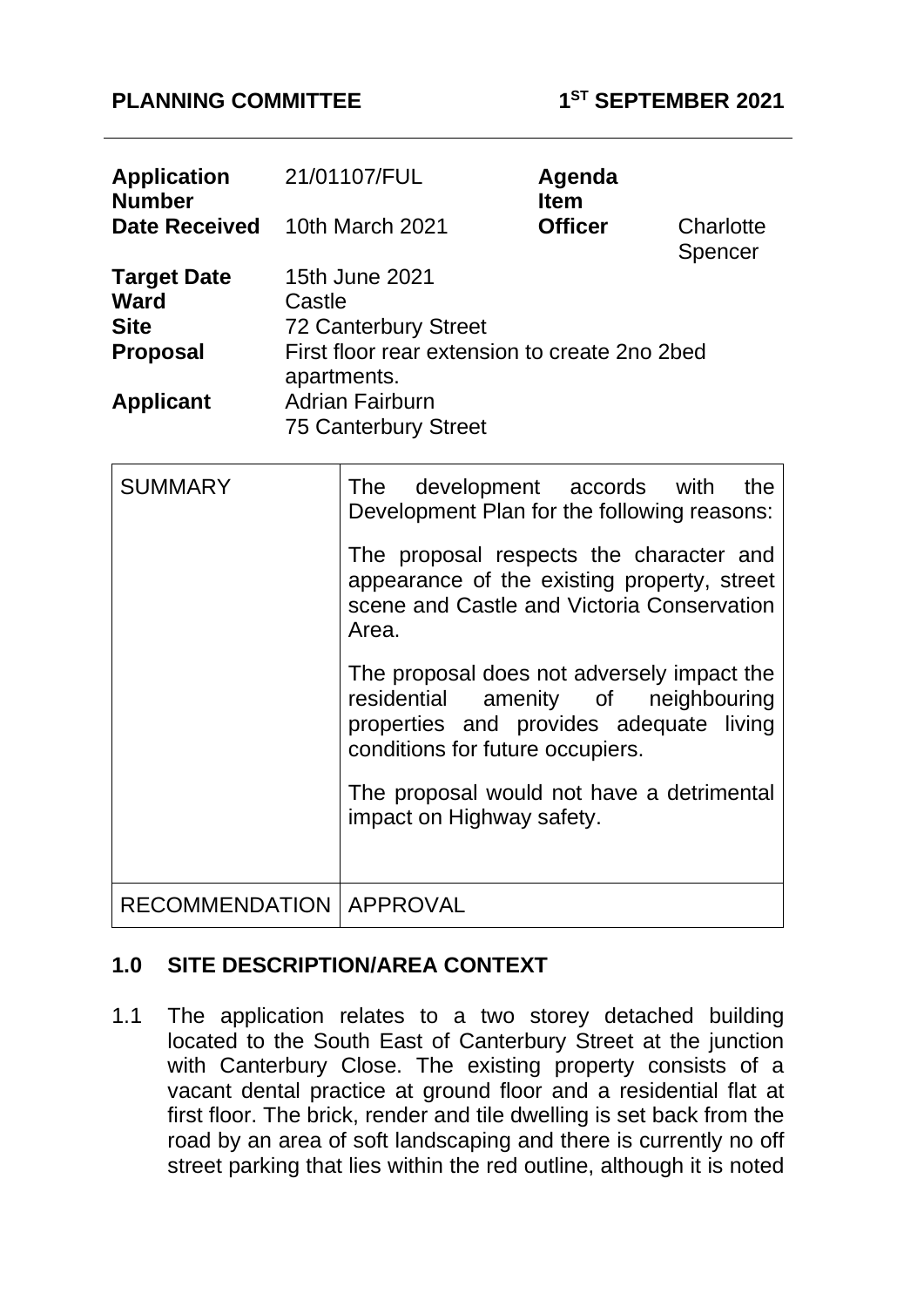that parking is available within the garages at the rear included within the blue outline.

- 1.2 The application property shares a side boundary with No.70 Canterbury Street to the South West. To the rear lie garages which are under the ownership of the applicant, beyond which lies the side boundary of No.1 Canterbury Close.
- 1.3 The area is residential in character and appearance and the site lies within the Castle and Victoria Road Conservation Area and the Controlled Parking Zone

### **2.0 THE PROPOSAL**

- 2.1 The application is seeking planning permission for a first floor rear extension to create 2no 2bed apartments. The ground floor would be converted from a vacant dental practice to a 2-bed self-contained flat. At first floor the extension would have a depth of 2.9 metres and would span for a width of 3.2 metres and would create a second bedroom to the existing flat. The extension would be characterised by a hipped roof with a maximum height of 6.8 metres. A new door would be installed on the front elevation. A new dropped kerb would be installed from Canterbury Close and two parking spaces would be provided. The garden area would be split into two private amenity spaces.
- 2.2 During the determination process, an en-suite has been removed from the ground floor flat and details of the boundary treatment have been submitted.
- 2.3 The application is accompanied by the following supporting information:
	- 1. Drawings
	- 2. Design and Access Statement
- 2.4 This application was originally considered at Committee on  $7<sup>th</sup>$ July but was deferred so that a site visit could take place to the neighbouring property at No.70 Canterbury Street in order to assess the impact of the extension upon windows in the neighbouring property. This visit has taken place and the residential amenity section of the report updated accordingly.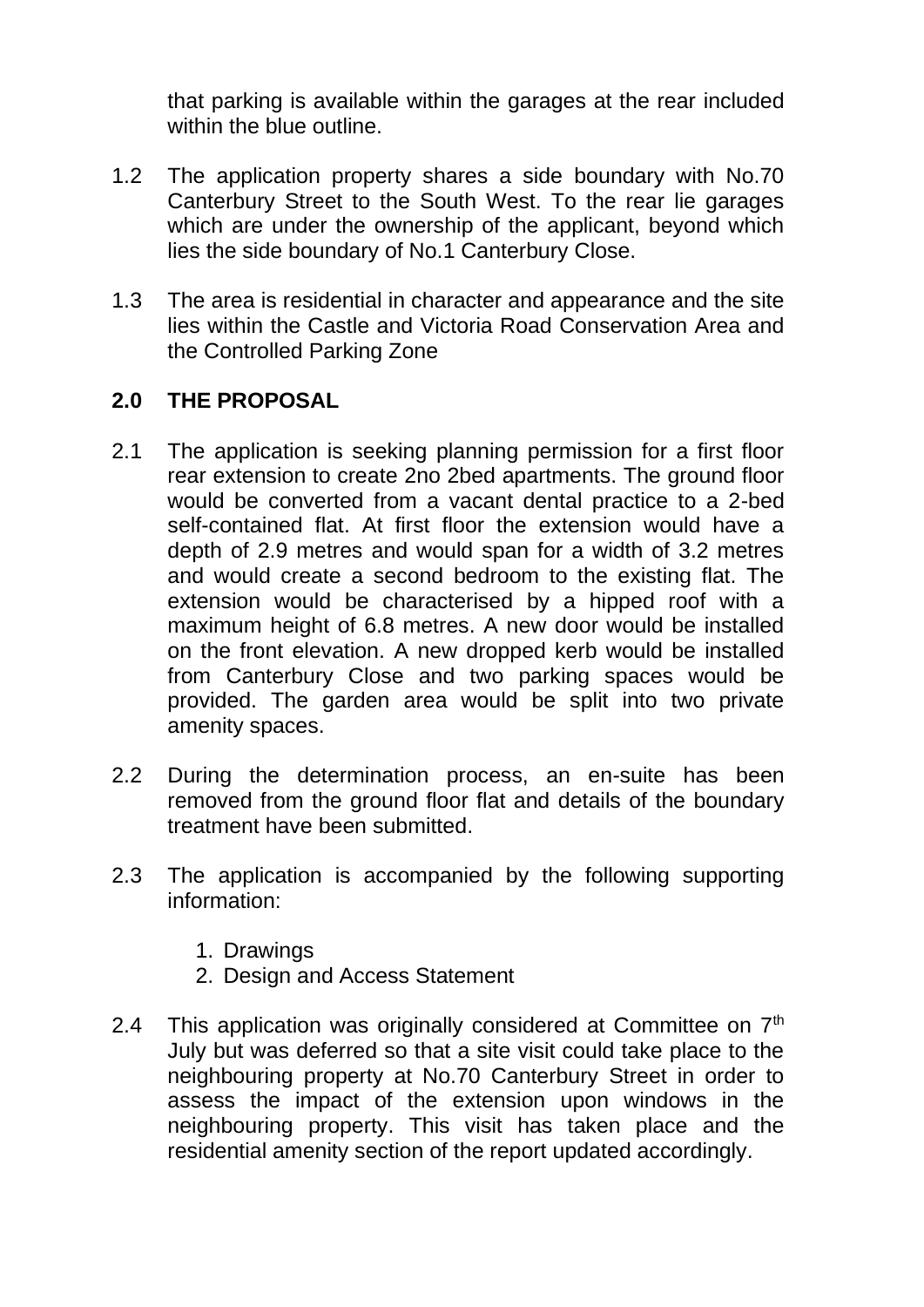## **3.0 SITE HISTORY**

| <b>Reference</b><br>21/01219/FUL | <b>Description</b><br>Demolition of existing garages<br>and erection of a 2 storey<br>dwelling and associated<br>parking | <b>Outcome</b><br>Under<br>Determination |
|----------------------------------|--------------------------------------------------------------------------------------------------------------------------|------------------------------------------|
| C/01/1305                        | Single storey side extension to<br>provide storage space to<br>existing doctors surgery                                  | <b>PERM</b><br>14.01.2002                |
| C/83/0015                        | Change of use from residential<br>dwelling house to dental<br>surgery (ground floor) with<br>residential flat over       | <b>PERM</b><br>28.03.1983                |
| C/82/0823                        | Change of use from residential<br>to Dental Surgery                                                                      | <b>REF</b><br>13.01.1983                 |

### **4.0 PUBLICITY**

| 4.1 | Advertisement:           | Yes |
|-----|--------------------------|-----|
|     | <b>Adjoining Owners:</b> | Yes |
|     | Site Notice Displayed:   | Yes |

## **5.0 POLICY**

- 5.1 See Appendix 1 for full details of Central Government Guidance, Cambridge Local Plan 2018 policies, Supplementary Planning Documents and Material Considerations.
- 5.2 Relevant Development Plan policies

| <b>PLAN</b>                   |              | <b>POLICY NUMBER</b> |
|-------------------------------|--------------|----------------------|
| Cambridge<br><b>Plan 2018</b> | $Local$   13 |                      |
|                               |              | 29 30 31 35 36       |
|                               |              | 50 53                |
|                               |              | 55 56 58 59 61 71    |
|                               |              | 75                   |
|                               |              | 81 82                |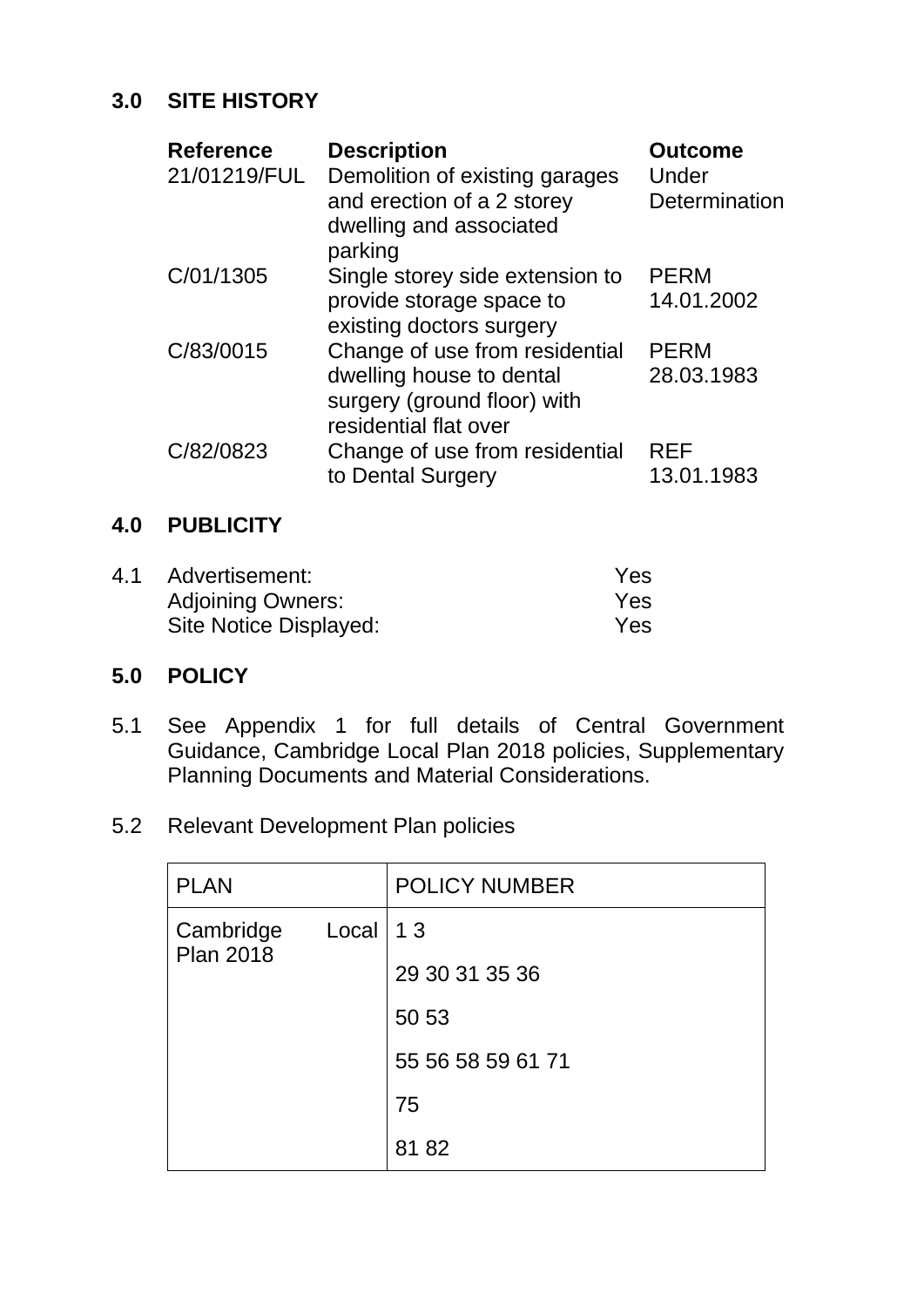5.3 Relevant Central Government Guidance, Supplementary Planning Documents and Material Considerations

| Central<br>Government | National Planning Policy Framework July<br>2018                                                                                                                                 |  |  |  |  |
|-----------------------|---------------------------------------------------------------------------------------------------------------------------------------------------------------------------------|--|--|--|--|
| Guidance              | National Planning Policy Framework<br>Planning Practice Guidance from 3 March<br>2014 onwards                                                                                   |  |  |  |  |
|                       | Technical housing standards – nationally<br>described space standard - published by<br>Department of Communities and Local<br>Government March 2015 (material<br>consideration) |  |  |  |  |
| <b>Material</b>       | <b>City Wide Guidance</b>                                                                                                                                                       |  |  |  |  |
| Considerations        | Greater Cambridge Sustainable Design and<br>Construction SPD (2020)                                                                                                             |  |  |  |  |
|                       | <b>Cycle Parking Guide for New Residential</b><br>Developments (2010)                                                                                                           |  |  |  |  |
|                       | <b>Area Guidelines</b>                                                                                                                                                          |  |  |  |  |
|                       | <b>Castle and Victoria Road Conservation Area</b>                                                                                                                               |  |  |  |  |
|                       | Appraisal (2012)                                                                                                                                                                |  |  |  |  |

#### **6.0 CONSULTATIONS**

**Cambridgeshire County Council (Highways Development Control)**

6.1 No objections subject to conditions.

## **Urban Design and Conservation team**

6.2 No material conservation issues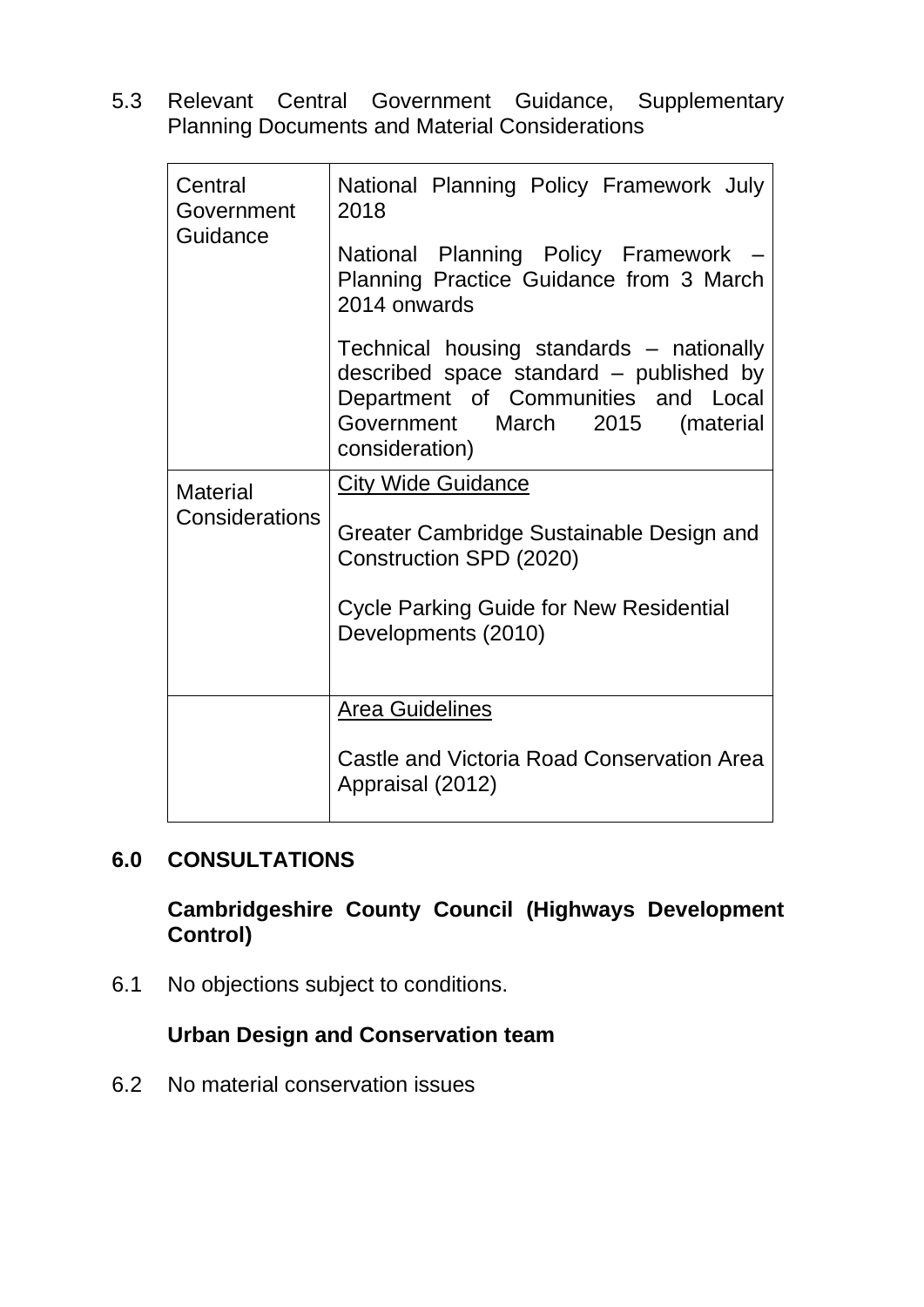### **Environmental Health**

- 6.3 No objections subject to conditions.
- 6.4 The above responses are a summary of the comments that have been received. Full details of the consultation responses can be inspected on the application file.

#### **7.0 REPRESENTATIONS**

- 7.1 The owners/occupiers of the following addresses have made representations: - 70 Canterbury Street
- 7.2 The representations can be summarised as follows:
	- Block the light to landing;
	- Impact light to kitchen.
- 7.3 The above representations are a summary of the comments that have been received. Full details of the representations can be inspected on the application file.

#### **8.0 ASSESSMENT**

- 8.1 From the consultation responses and representations received the main issues are as follows:
	- 1. Principle of development
	- 2. Context of site, design and external spaces and impact on heritage assets
	- 3. Residential amenity
	- 4. Highway safety
	- 5. Car and cycle parking
	- 6. Bin and Cycle Storage
	- 7. Third party representations

#### **Principle of Development**

8.2 Policy 53 of the Cambridge City Local Plan (2018) states that proposals to convert a single family dwelling house or a nonresidential building into self-contained flats will be permitted where a) the proposed development has an internal gross floor area of at least 120 square metres and b) the ground floor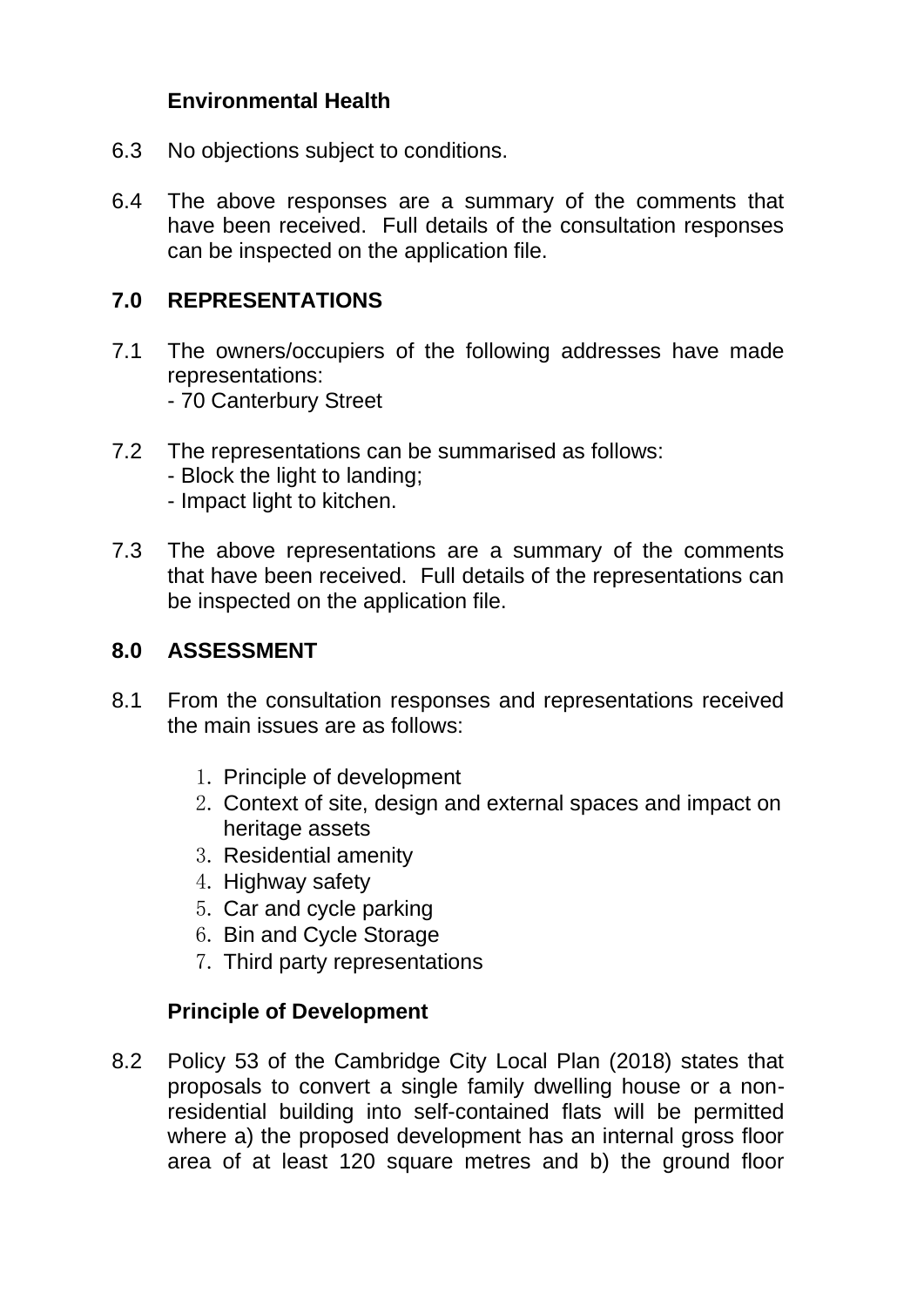includes a family unit (two bedroom plus) with garden access. The proposal includes the conversion of the existing property into two flats. The proposed development would have an internal gross floor area of 128 square metres and the ground floor unit would benefit from two bedrooms with direct access to a private garden area. As such, it is considered that the proposal would comply with parts a and b of Policy 53. The other sections of Policy 53 will be discussed in more detail as part of the material considerations.

- 8.3 The existing dental surgery is vacant and Policy 75 of the Cambridge Local Plan (2018) does not restrict the loss of health care facilities. As such, there is no concern with the loss of the existing use.
- 8.4 Subsequently, it is considered that the proposal would be acceptable in principle.

#### **Context of site, design and external spaces and impact on heritage assets**

- 8.5 Policies 55, 56, 57 and 59 seek to ensure that development responds appropriately to its context, is of a high quality, reflects or successfully contrasts with existing building forms and materials and includes appropriate landscaping and boundary treatment. Policy 53 states that the proposal should not have a negative impact on the amenity of character of the area.
- 8.6 Section 72 of the Planning (LBCA) Act 1990 states that special attention shall be paid to the desirability of preserving or enhancing the character or appearance of a Conservation Area. Paras 189 – 202 of the NPPF provide advice on proposals affecting heritage assets and how to consider different levels of harm. Para. 194 states 'Any harm to, or loss of, the significance of a designated heritage asset (from its alteration or destruction, or from development within its setting), should require clear and convincing justification'. Policy 61 of the Local Plan aligns with the statutory provisions and NPPF advice.
- 8.7 The site lies within the Castle and Victoria Conservation Area, however, the conservation Area appraisal states that the western parts of Canterbury Street, where the application site lies, is less visually pleasing due to the fragmentary nature but it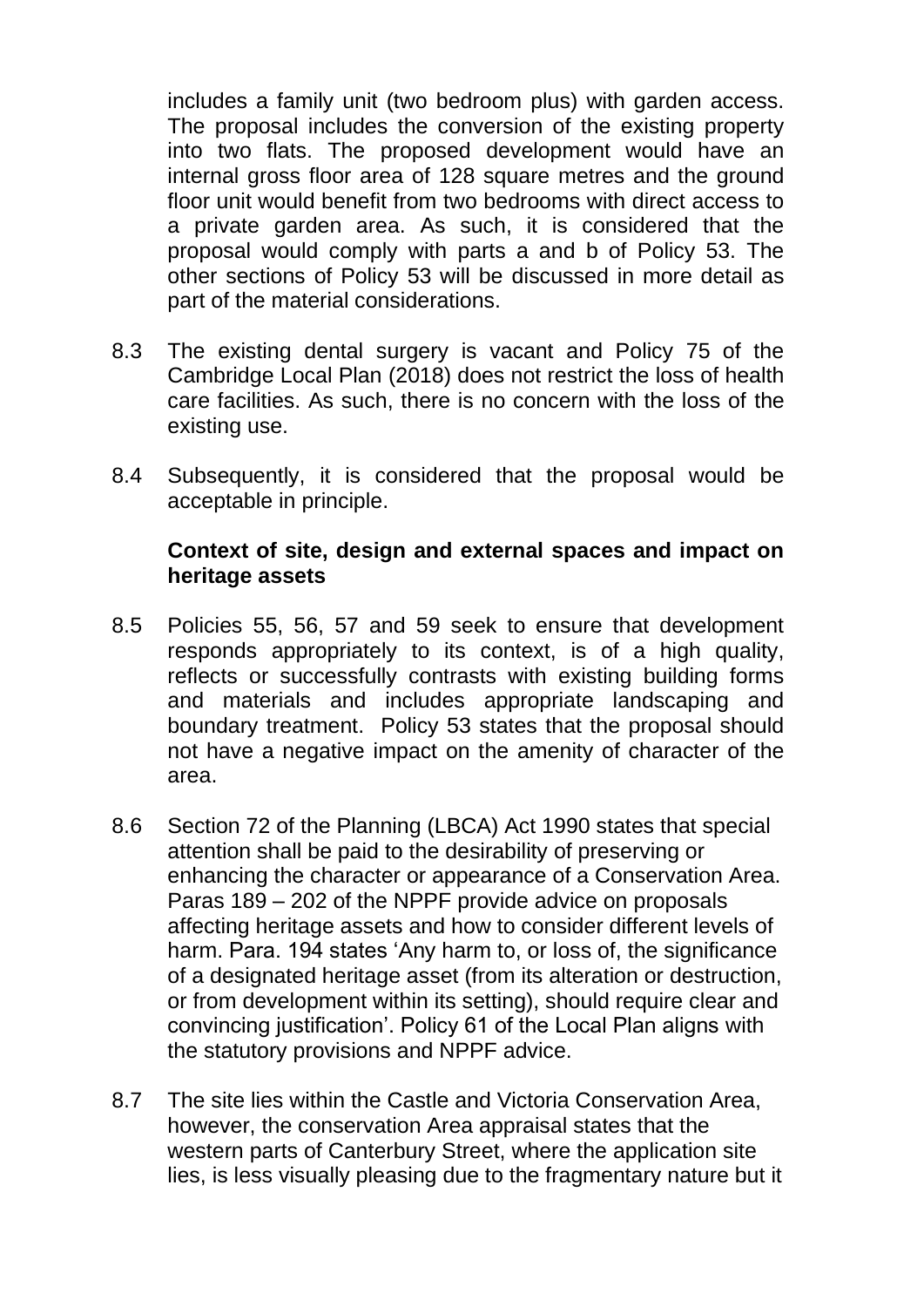is softened by garden shrubs and trees. The immediate area is highly residential in character and appearance and it comprises of a mixture of houses that vary in size, design and age resulting in a piecemeal appearance.

- 8.8 It is considered that as the extension would be set down from the ridge and slightly set in from the site it would appear subordinate to the main property. As it would be located to the rear of the property and would adjoin the existing two storey rear projecting element it is considered it would not be overly visible from the street scene. It would be partially visible from Canterbury Close when viewing up the road towards the junction, however, it is considered that it would not have a detrimental impact on the character of the area. In addition, the Conservation Officer has not raised any concerns with the proposal. The new door to the front would be a minor addition that would have limited visual impact.
- 8.9 Subsequently, it is considered that the proposed dwelling would have an acceptable impact on the character and appearance of the street scene and surrounding area and would not detract from the character of the Castle and Victoria Conservation Area. As such, the proposal would be compliant with Policies 53, 55, 56, 57, 59 and 61 of the Cambridge Local Plan (2018).

#### **Residential Amenity**

Impact on amenity of neighbouring occupiers

- 8.10 Policy 58 of the Cambridge Local Plan (2018) permits extensions and / or alterations to existing buildings provided they do not unacceptably overlook, overshadow or visually dominate neighbouring properties. Policy 53 adds that works to allow a conversion to flats should avoid cumulative and negative impacts on neighbouring residential properties.
- 8.11 The first floor extension would be sited 0.4 metres from the shared boundary with No.70 Canterbury Close. Due to the size and siting of the extension and the neighbouring property it would not project rearwards of the rear wall of No.70, however, the occupier has raised concerns in terms of the impact of light on the side windows. The extension would be located 1.5 metres from side windows of No.70 and so it is considered that it would result in some impact on the light to these windows.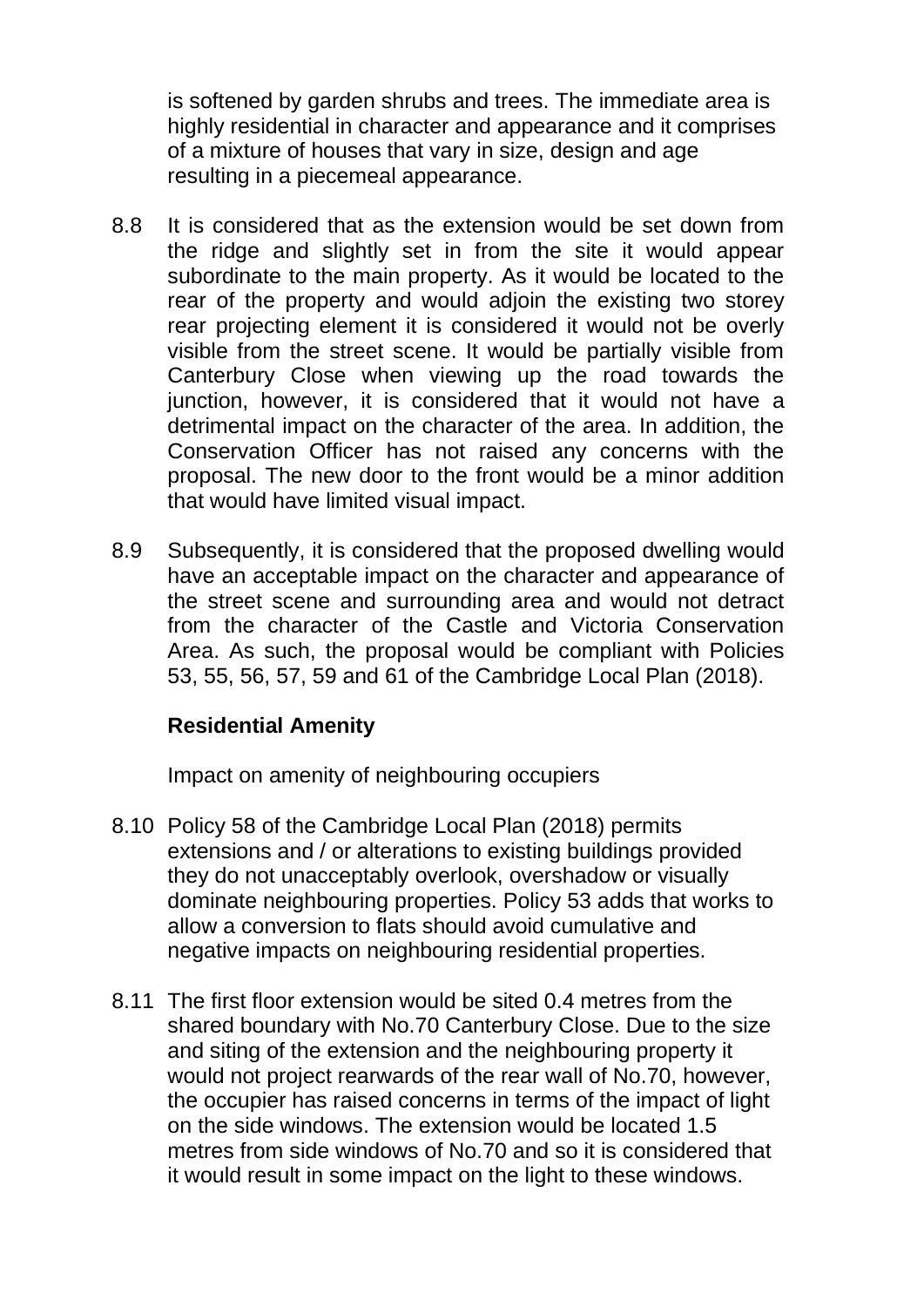However, the first floor window serves a landing and the ground floor window serves a kitchen. Regulation 19 of Part Two of the Town and Country Planning (Permitted Development and Miscellaneous Amendments) (England) (Coronavirus) Regulations 2020 defines habitable rooms as any rooms used or intended to be used for sleeping or living which are not solely used for cooking purposes, but does not include bath or toilet facilities, service rooms, corridors, laundry rooms, hallways or utility rooms. The officer has visited No.70 Canterbury Close and confirms that the first floor window does serve a landing and the ground floor serves a kitchen that is only used for cooking purposes. In addition, the kitchen benefits from a rear window within a utility area.

- 8.12 In addition, No.70 is located to the South of No.72 and so it is considered that the proposal would have limited impact on direct sunlight. The extension would intersect the 25 degree vertical line from the kitchen window, however, it is noted that the existing extension at No.72 already intersects this line.
- 8.13 Subsequently, whilst it is considered that the extension would have an impact on the light to these windows, due to the orientation of the site, the existing situation and the use of the rooms that the windows serve, it is considered that on balance, the impact on the residential amenity of this property would not be high enough to warrant a refusal.
- 8.14 No side windows would be installed facing No.70. The new first floor window would be located over 21 metres from the side boundary of No.1 Canterbury Close and so it is considered that it would not result in a loss of privacy to these neighbours. However, it is noted that a planning application for a new dwelling house in the rear garden area of No.72 is currently under determination, some consideration needs to be given to this. The window would be approximately 11.5 metres from the new dwelling if approved, however, due to the design of the new dwelling it would overlook a blank side wall and so would not result in a loss of privacy to any potential occupiers of this property.
- 8.15 The Environmental Health Officer has requested a condition requesting a restriction on construction hours to protect the health of neighbouring occupiers. This is considered reasonable.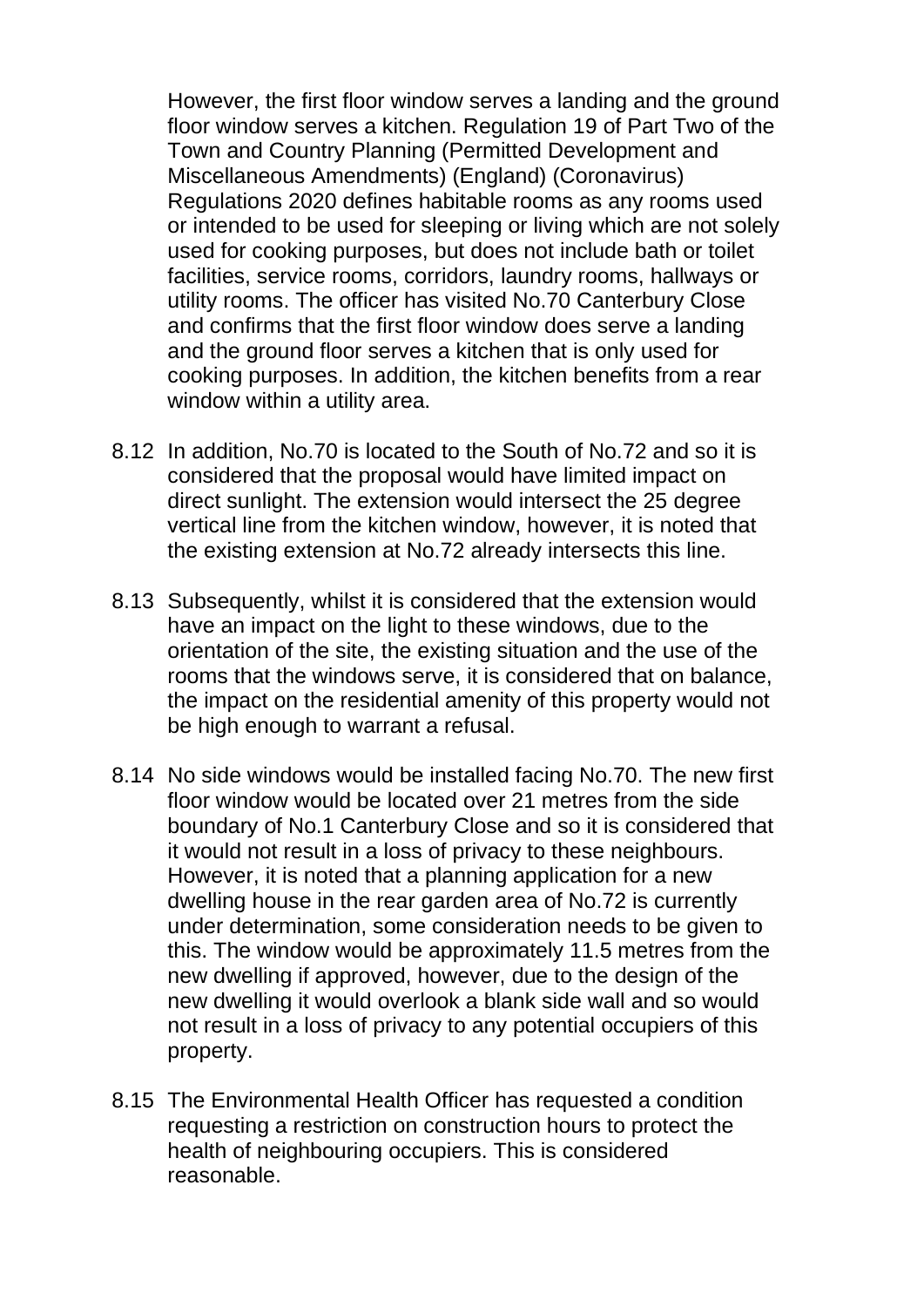8.16 As such, it is considered that the proposal would have an acceptable level of impact on the amenities of the neighbouring properties in terms of loss of light, loss of outlook, sense of dominance or loss of privacy. Therefore, the proposal is compliant with Policies 35, 53, 55 and 57 of the Cambridge Local Plan (2018).

Amenity of future occupiers

8.17 Policy 53 of the Cambridge Local Plan (2018) states that in order for flat conversions to be acceptable the proposed room sizes needs to comply with the residential space standards. Policy 50 sets out internal residential space standards. The proposed residential units would be in accordance with the minimum standards, including size of bedrooms, and would provide a high-quality internal living environment for the future occupants. The gross internal floor space measurements for units in this application are shown in the table below:

The gross internal floor space measurements for units in this application are shown in the table below:

| Unit | <b>Number</b><br>Οf<br>bedrooms | <b>Number</b><br>of bed<br>spaces<br>(persons) | <b>Number</b><br>Οf<br>storeys | <b>Policy Size</b><br>requirement<br>(m <sup>2</sup> ) | <b>Proposed</b><br>size of<br>unit | <b>Difference</b><br>in size |
|------|---------------------------------|------------------------------------------------|--------------------------------|--------------------------------------------------------|------------------------------------|------------------------------|
|      |                                 |                                                |                                | 61                                                     | 65                                 | +4                           |
| റ    |                                 | ◠                                              |                                | 61                                                     | 63                                 | $+2$                         |

Size of external amenity space:

8.18 Policy 50 also states that new residential units will be expected to have direct access to an area of private amenity space. The existing garden area would be separated into two private garden areas. The ground floor flat would benefit from approximately 35 square metres which would be directly accessed from the proposed unit. The first floor flat would be accessed from the parking area and would be of a size of approximately 25 square metres. It is considered that due to the shape of both amenity areas they would allow for space for a table and chairs for sitting and relaxing in the garden. In addition, it is noted that the property would be in very close proximity to Histon Road Recreation Ground which would allow for other amenities such as play. Plans demonstrate that 1.8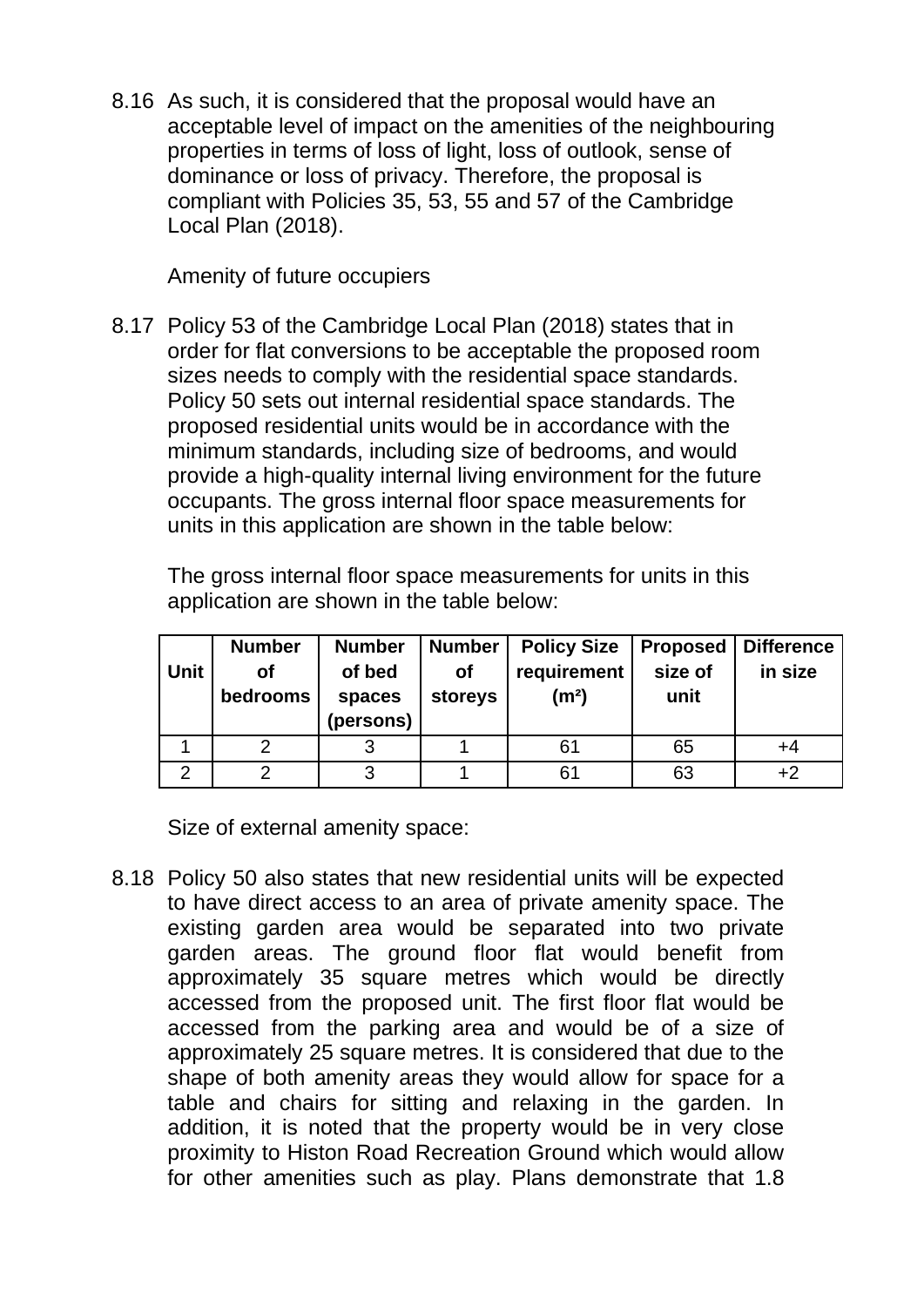metre high close boarded fences would be installed to separate the garden areas to allow for adequate privacy. It is considered reasonable to add a condition to ensure that these are installed prior to the new residential unit (ground floor) being occupied. Subsequently, it is considered that the proposal provides an adequate level of residential amenity for future occupiers and is compliant with Policies 50, 51 and 56 of the Cambridge Local Plan (2018).

# **Highway Safety**

8.19 The Local Highway Authority has been consulted as part of the application and is satisfied there would not be any adverse impact upon highway safety subject to conditions. The proposal is therefore compliant with Policy 81 of the Cambridge Local Plan (2018).

### **Car Parking**

8.20 Policy 82 of the Cambridge Local Plan (2018) states that planning permission will not be granted for developments that would be contrary to the parking standards set out in Appendix L. The parking standards states that within a controlled parking zone a 2 bed property should have no more than one parking space. The plans demonstrate that 1 parking space of adequate size would be provided for each of the two units. The applicants have not indicated that they intend to include an EV charging for vehicles however, it is considered that this could be easily accommodated on the site. Therefore, this detail can be secured by way of a condition. Subsequently, it is considered that the proposal would comply with Policy 82 of the Cambridge Local Plan (2018).

#### **Bin and Cycle Storage**

8.21 The plans demonstrate that refuge storage and cycle storage could be accommodated to the rear of the property. It is considered that this is a reasonable storage located for bins and cycles. The proposal is therefore considered to be compliant with the Cambridge Local Plan (2018).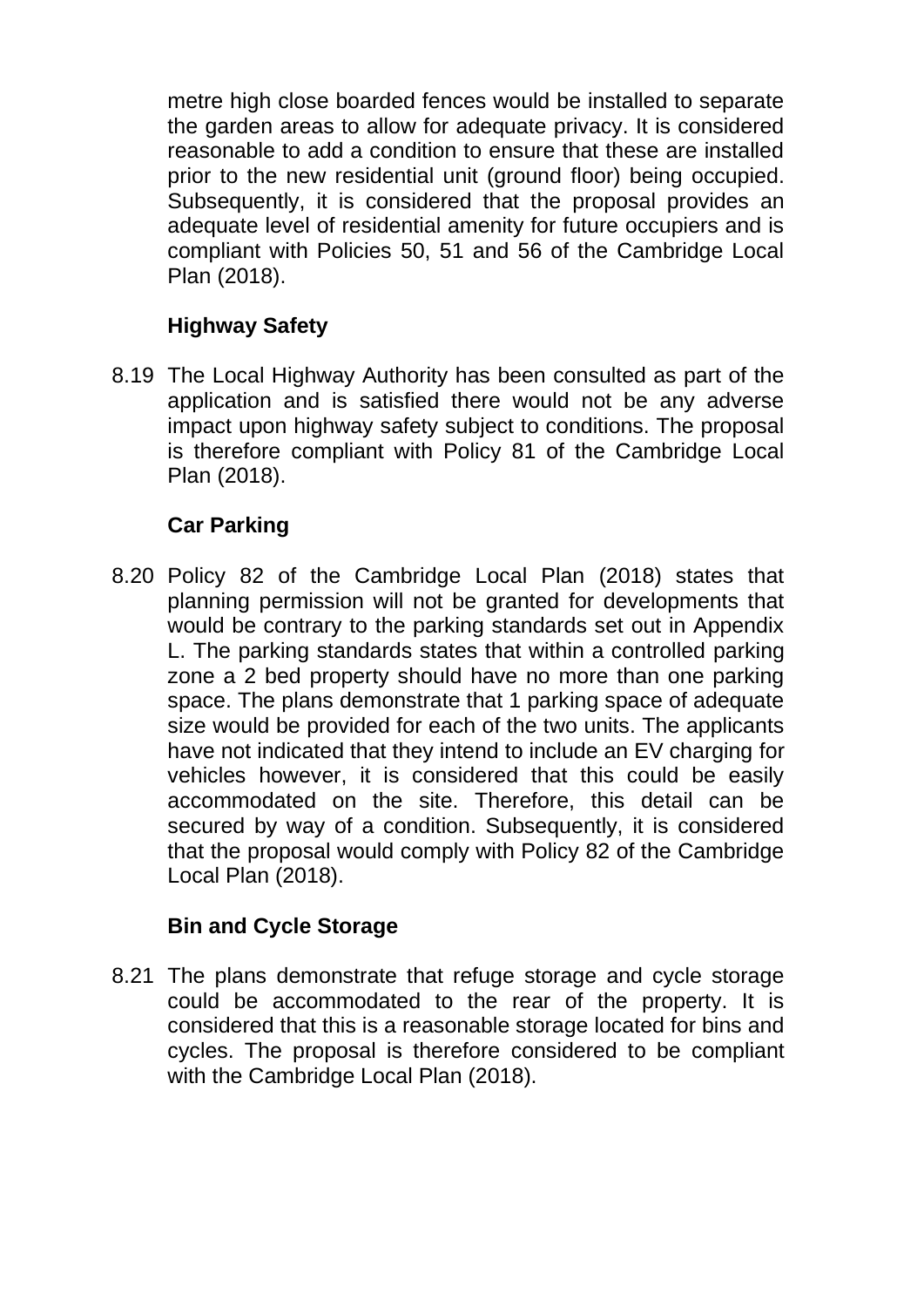## **Third Party Representations**

8.22 The impact of the proposal on the residential amenity of No.70 Canterbury Road has been discussed in paragraph 8.11 above.

# **9.0 CONCLUSION**

9.1 Having considered the proposed development against the applicable national and local planning policies and having taken all relevant material into account, it is recommended that planning permission should be granted in this instance.

## **10.0 RECOMMENDATION**

**APPROVE** subject to the following conditions:

1. The development hereby permitted shall be begun before the expiration of three years from the date of this permission.

Reason: In accordance with the requirements of Section 91 of the Town and Country Planning Act 1990 (as amended by Section 51 of the Planning and Compulsory Purchase Act 2004).

2. The development hereby permitted shall be carried out in accordance with the approved plans as listed on this decision notice.

Reason: In the interests of good planning, for the avoidance of doubt and to facilitate any future application to the Local Planning Authority under Section 73 of the Town and Country Planning Act 1990.

3. Prior to the occupation of the new residential unit (ground floor flat) the boundary treatment as shown on drawing 21007-04 shall be installed and retained as approved thereafter.

Reason: To ensure an appropriate boundary treatment is implemented in the interests of visual amenity and privacy (Cambridge Local Plan 2018 policies 55, 57 and 59).

4. The development, hereby permitted, shall not be occupied or brought into use, until visibility splays have been provided each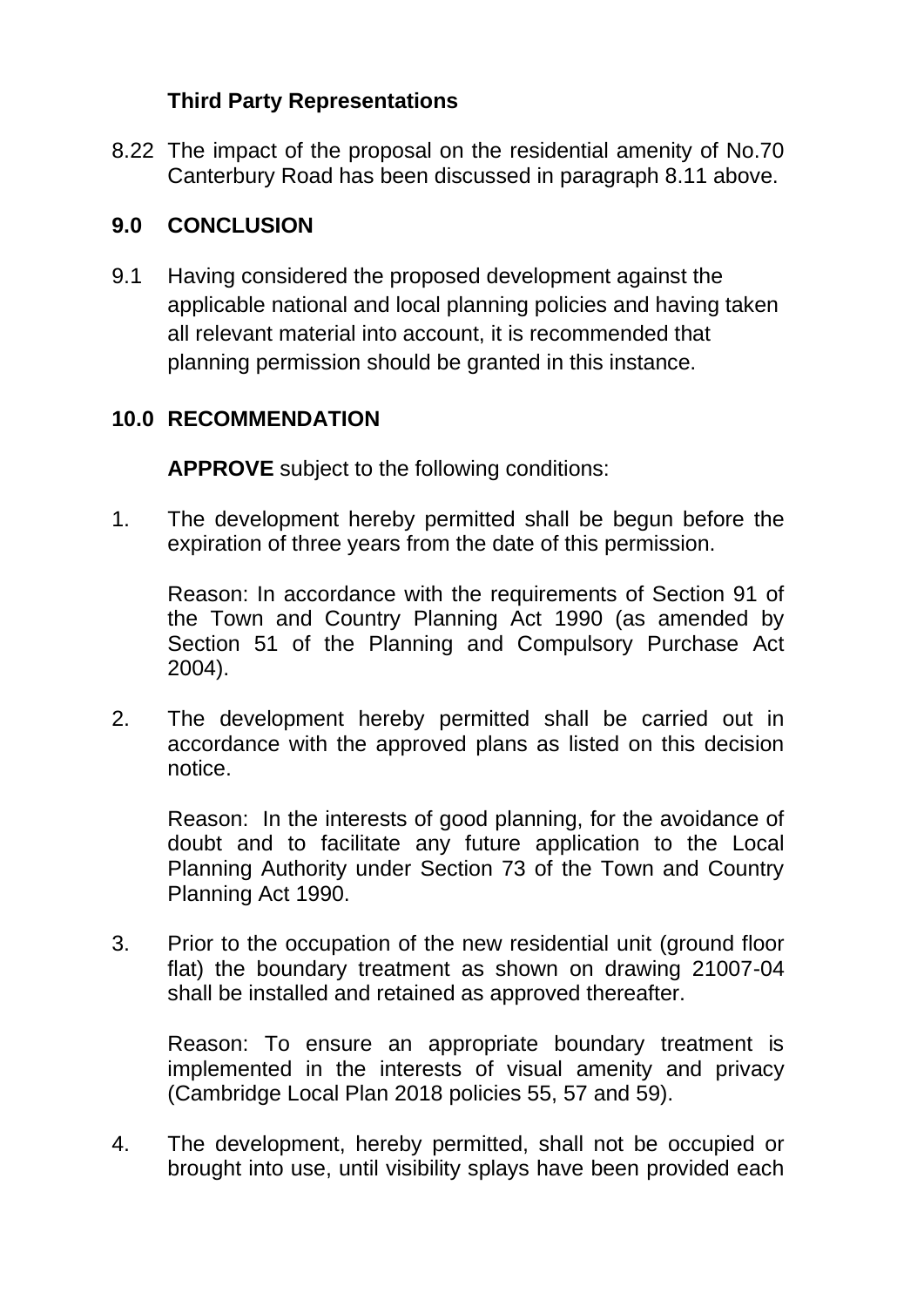side of the vehicular access in full accordance with the details indicated on the submitted plan No 210007-03. The splays shall thereafter be maintained free from any obstruction exceeding 0.6m above the level of the adjacent highway carriageway.

Reason: In the interests of highway safety. (Cambridge Local Plan 2018 policy 81).

5. The proposed driveway shall be constructed so that its falls and levels are such that no private water from the site drains across or onto the adopted public highway. Please note that the use of permeable paving does not give the Highway Authority sufficient comfort that in future years water will not drain onto or across the adopted public highway and physical measures to prevent the same must be provided.

Reason: for the safe and effective operation of the highway. (Cambridge Local Plan 2018 policy 81).

6. The driveway hereby approved shall be constructed with bound material to prevent debris spreading onto the adopted public highway. Once constructed the driveway shall be retained as such.

Reason: In the interests of highway safety. (Cambridge Local Plan 2018 policy 81).

7. No construction or demolition work shall be carried out and no plant or power operated machinery operated other than between the following hours: 0800 hours and 1800 hours on Monday to Friday, 0800 hours and 1300 hours on Saturday and at no time on Sundays, Bank or Public Holidays, unless otherwise previously agreed in writing with the Local Planning Authority.

Reason: To protect the amenity of the adjoining properties. (Cambridge Local Plan 2018 policy 35).

8. No permanent connection to the electricity distribution network shall be undertaken until a dedicated electric vehicle charge point scheme has been submitted to and approved in writing by the Local Planning Authority. The scheme shall demonstrate that one of the new car parking spaces shall have an active electric vehicle charge point will be designed and installed with